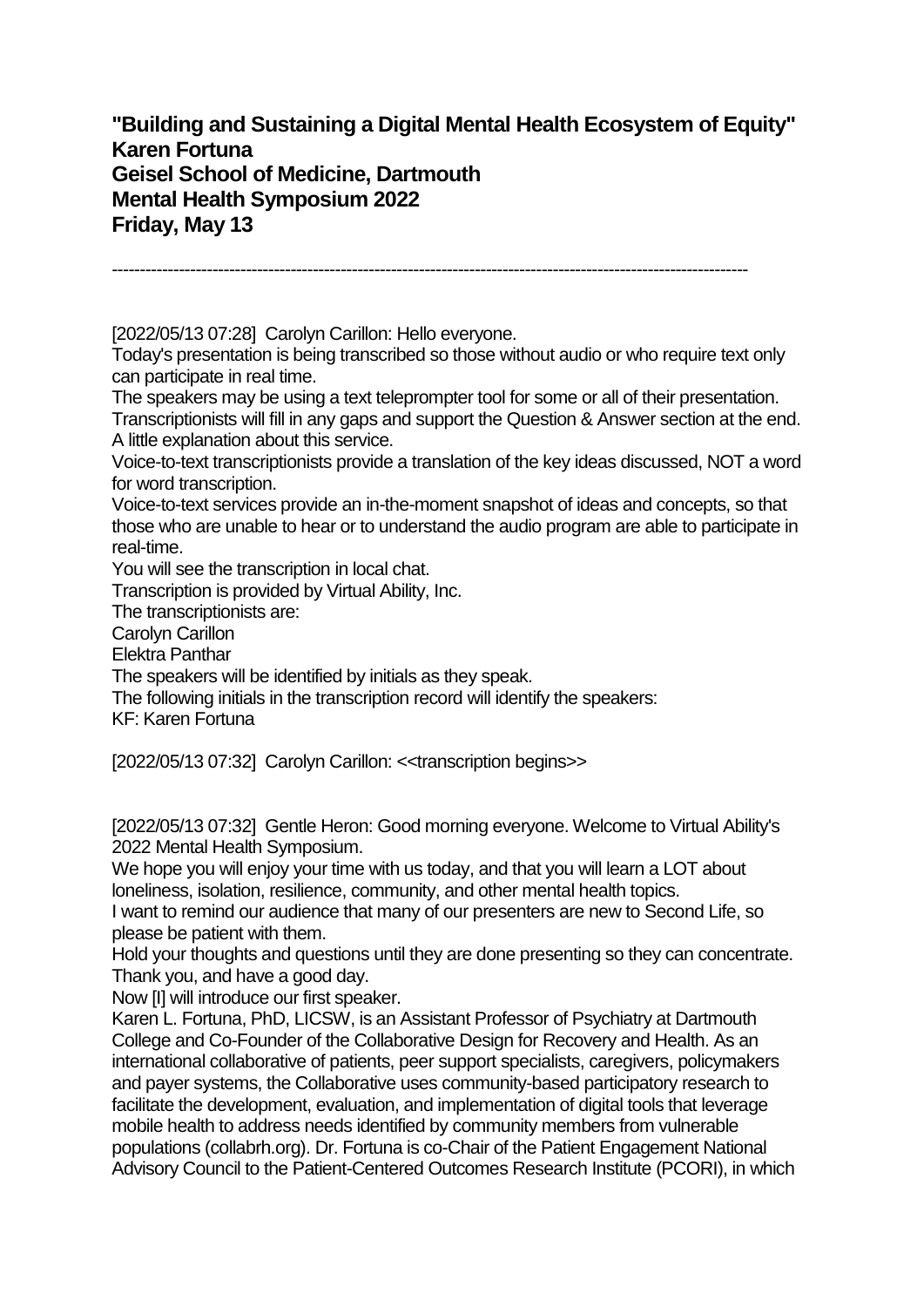she is currently co-leading a project to update the community engagement standards and integrate these updates to the PCORI Engagement Matrix. 'Building and Sustaining a Digital Mental Health Ecosystem of Equity' [2022/05/13 07:36] Carolyn Carillon[: https://collabrh.org](https://collabrh.org/)

[2022/05/13 07:36] Karenfortuna Resident: Slide 1 Building a Digital Mental Health Ecosystem Karen L. Fortuna, PhD, LICSW Assistant Professor. Department of Psychiatry, Dartmouth College <https://collabrh.org/>

Slide 2 Disclosure Dr. Fortuna offers consulting services through Social Wellness

Slide 3 Grant Support:

- National Institutes of Health
- PCORI
- Japan Agency for Medical Research and Development
- The New York Academy of Sciences
- American Federation for Aging Research
- Brain & Behavior Research Foundation

Slide 4 Agenda

-Disparities in mHealth access and engagement

-Community-based Participatory Research Approach-The Collaborative Design for Recovery and Health

-Case Example—Efforts to Address Early Mortality in People with Serious Mental Illness -Current Projects and Future Opportunities

-Questions/Answers

Slide 5 Technology is ubiquitous....But does everyone have equal opportunity to access and engage?

Mobile health (mHealth; i.e., mobile devices, such as mobile phones, patient monitoring devices, personal digital assistants, and other wireless devices) is a promising approach to facilitate monitoring of mental health conditions, support people, and provide psychoeducation.

mHealth technologies offer a potential opportunity to overcome linguistic and literacy barriers to engaging underserved communities.

Research indicates that use of mHealth tools and resources is related to improvements in mood disorder symptoms,

especially those tools and resources utilizing evidenced-based approaches like cognitive behavioral therapy.

Use of mHealth tools and resources can increase an individual's capacity to self-regulate and monitor mental health symptoms.

Studies have also shown that digital interventions targeting suicidality demonstrate statistically significant results in reducing suicidal ideation.

Additionally, the COVID-19 pandemic has expanded the need to offer mHealth due to lockdown measures, which has impacted access to in-person mental health services.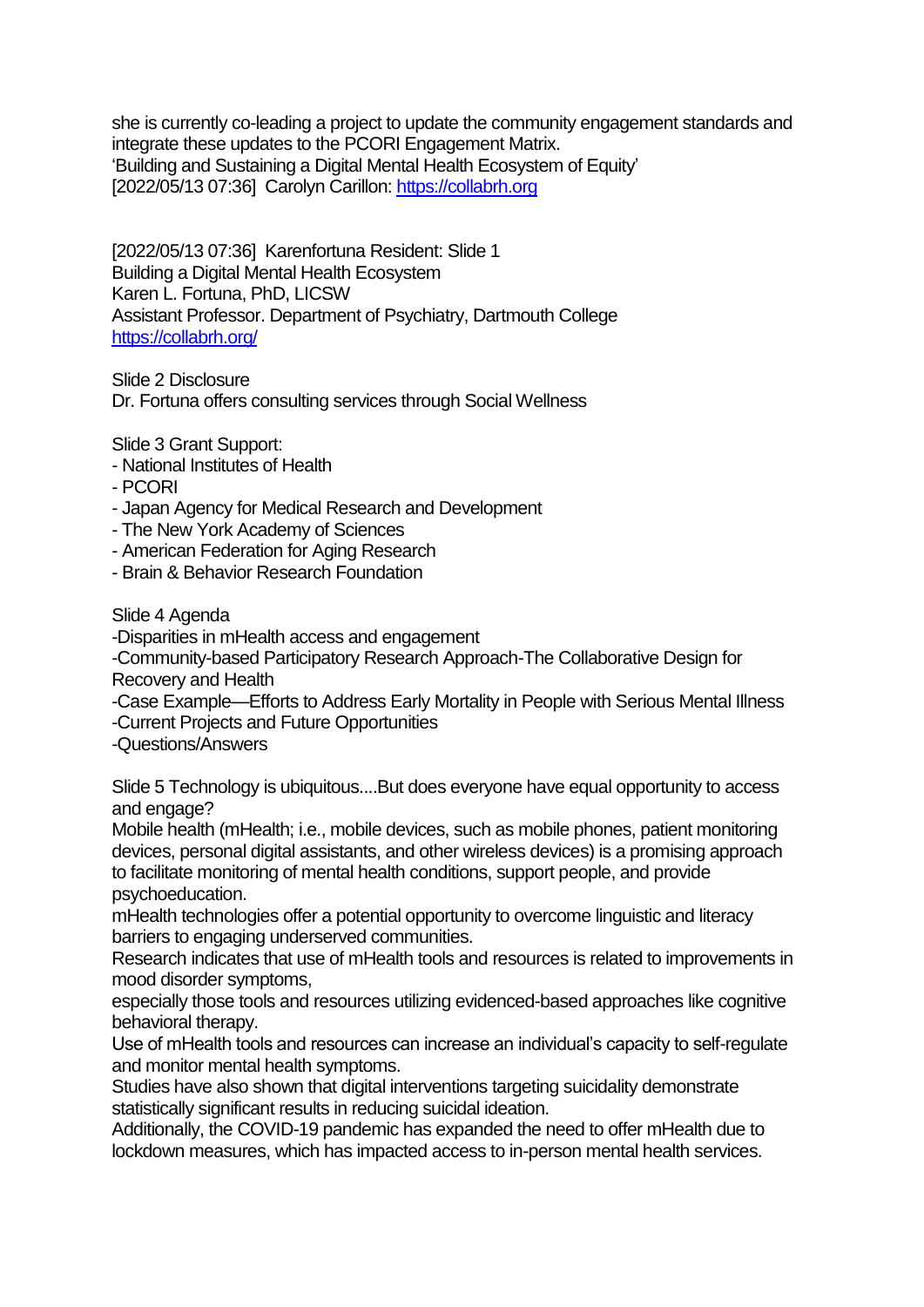The use of mHealth has the potential to provide care for patients throughout the pandemic and beyond.

Yet, some groups may fail to benefit despite high need for mental health services, including people representing racially disadvantaged groups, rural residents,

those who are socioeconomically disadvantaged, and people with disabilities.

[2022/05/13 07:40] Carolyn Carillon: KF: we can access tech in areas that don't have access

We'll look at helping people get access in places where they don't have it

People who are underserved: black, indigenous, POC

How can we promote equity with tech?

[2022/05/13 07:42] Karenfortuna Resident: Slide 6 The Participatory, Human-centered Design Life Cycle

In 2018, the Collaborative Design for Recovery and Health was established to ensure all people have the same opportunity to access and engage with mobile health.

The Collaborative is an international coalition of patients, clinicians, peer support specialists, caregivers, industry, scientists with and without lived experience, policymakers, and payer

systems focused on co-producing technologies with disadvantaged populations.

[2022/05/13 07:43] Carolyn Carillon: KF: they may have lived experience

Our partners help us define the problem they want to address in their community

We do the research together and publish & present together

Called community-based participatory research

Leads to higher engagement

Because most people disengage from tech after 2 weeks

[2022/05/13 07:43] Karenfortuna Resident: Slide 7

Populations we work with include: people with SMI, peer support specialists, older adults, native American tribes, caregivers of people with dementia, and low income countries. Today, we will focus on extending the lifespan of people with serious mental illness.

Slide 8

Developing Trust Through Dyadic Training

The Collaborative offers dyadic trainings in participatory technology development, monthly seminars on community engagement practices, consultation, and

access to an open innovation network to engage in idea formation, group discussions, and resource sharing.

[2022/05/13 07:45] Carolyn Carillon: KF: here's how it works

People reach out

Tell us about the problem they want to address

We create work groups of scientists

They partner with the community

There are dyads

That work together to develop solutions

I'll tell you about one of our projects around early mortality

Here's our team

We offer training, resources

We have over 100 peer reviewed publications

[2022/05/13 07:46] Karenfortuna Resident: Slide 9 Overview of Our Approach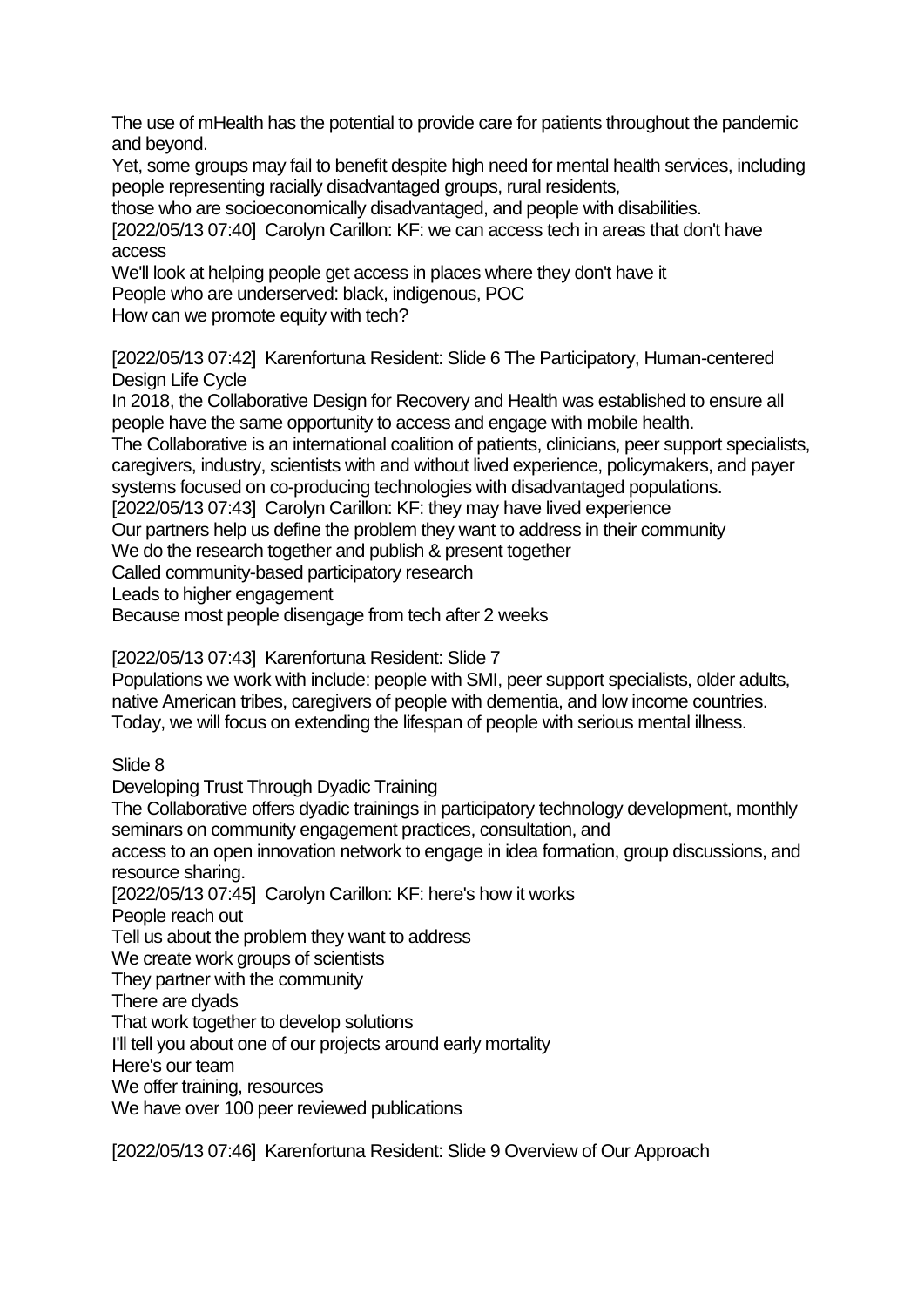We have over 40 members representing multiple patient populations and science areas of study.

Slide 10 How do we ensure accountability to community engagement? The Collaborative uses accountability surveys to ensure equitable partnerships. [2022/05/13 07:48] Carolyn Carillon: KF: what normally happens is that people engage with the community After a few years they do a survey

That doesn't give you an opportunity to make changes

This tool is used every month

To make sure everyone feels respected and valued

We change based on feedback

[2022/05/13 07:49] Karenfortuna Resident: Slide 11 Case Example Efforts to Address Early Mortality in People with Serious Mental Illness Here is an example of our work.

Slide 12

- Adults with a diagnosis of a serious mental illness are disproportionately affected by medical comorbidity, earlier onset of disease, and die up to 32 years earlier than the general population.

- Age-related changes in metabolism, physiology, and activity that may contribute to the development of additional illnesses and worse health outcomes.

- High rates of morbidity and early mortality are often linked to poor health behaviors. Adults with serious mental illness are disproportionately affected by medical comorbidity, earlier onset of disease, and die up to 32 years earlier than the general population.

[2022/05/13 07:49] Carolyn Carillon: KF: we've known this for more than a century! Lots of approaches to address it

But we need a new paradigm

Because the problem persists

[2022/05/13 07:50] Karenfortuna Resident: Age-related changes in metabolism, physiology, and activity that may contribute to the development of additional illnesses and worse health outcomes.

Their high rates of morbidity and early mortality are often linked to obesity or tobacco use, which prompted the development of a series of interventions to support self-management of physical health conditions in this high-risk group.

Self-management interventions focus on a combination of three tasks:

(1) medical management (e.g., teaching people how to follow through on treatment);

(2) role management (e.g., encouraging healthy lifestyle behaviors); and

(3) emotional management (e.g., learning how to monitor symptoms and identify early warning signs of relapse).

In addition, a series of randomized control trials have also SEPARATELY demonstrated the effectiveness of

psychiatric self-management interventions in improving mental health outcomes for persons with serious mental illness.

Slide 13 Colocation of Services May Not Be Enough to Significantly Affect Cardiometabolic Risk Factors

[2022/05/13 07:50] Carolyn Carillon: KF: So what have we done?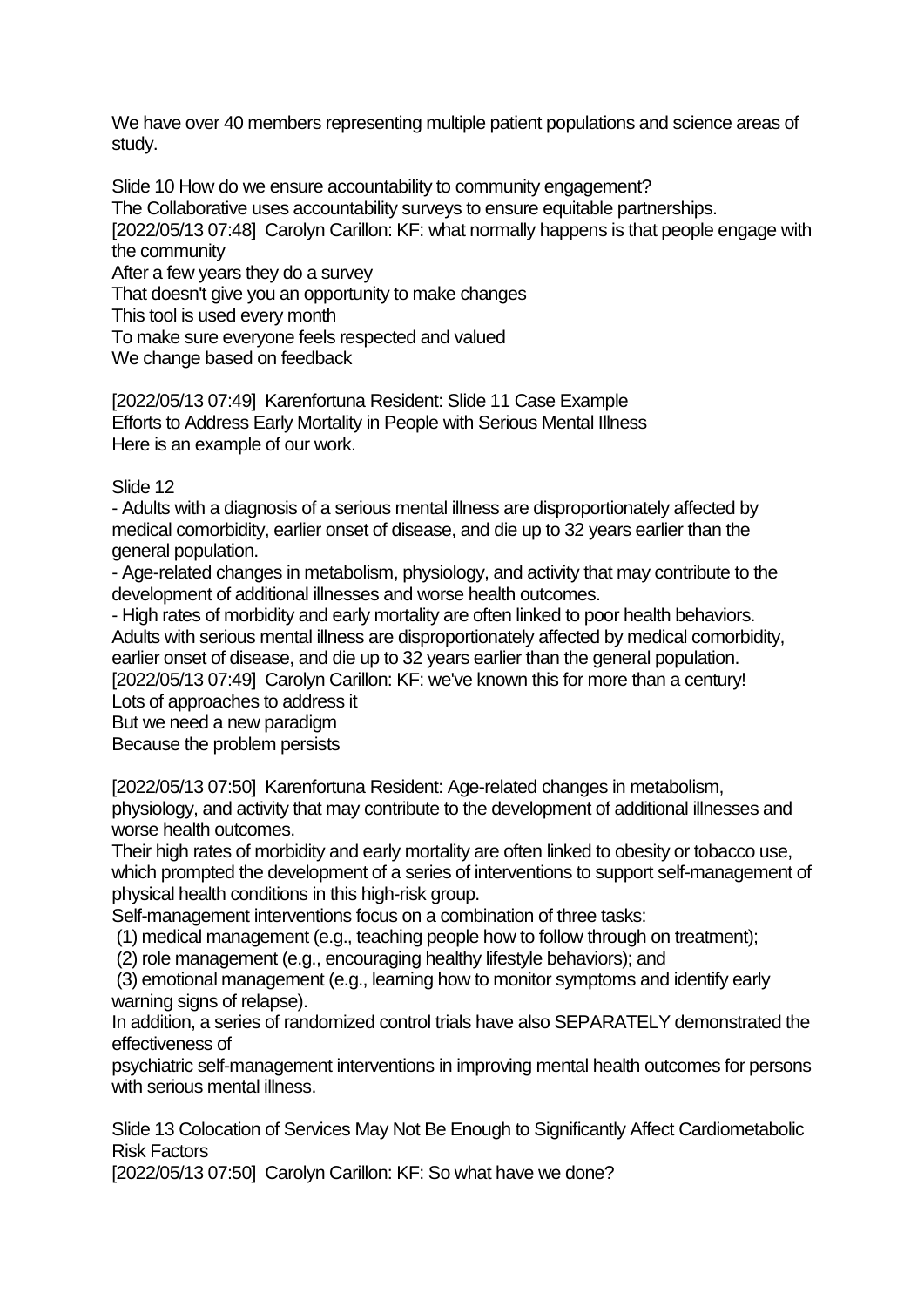We have co-located services Co-location improves access May not be enough! Best outcomes were around peer support & self-management

[2022/05/13 07:52] Karenfortuna Resident: Slide 14 Digital Peer Support May Address Implementation Barriers

I conducted a systematic review on the effectiveness of medical and psychiatric selfmanagement interventions for adults with SMI. Of 707 studies screened, 17 studies reported on 9 interventions that co-manage SMI and chronic health conditions. While the studies demonstrated feasibility and preliminary clinical effectiveness, there has been limited dissemination and spread of these interventions due to the workforce needs of the interventions, the length of interventions, and related costs.

Integrated medical and psychiatric illness self-management interventions appear feasible and acceptable, with high potential for clinical effectiveness. However, implementation considerations were rarely considered in intervention development, contributing to limited uptake and reach in real-world settings. Peers and technology may address these barriers. Peers and technology may address these barriers.

[2022/05/13 07:53] Carolyn Carillon: KF: imagine having to go to a place to access services!

Also need a trained workforce to offer services

Those are barriers

So we thought

What if we combine peers

And train them to provide services

And use tech

So we can reach people

[2022/05/13 07:53] Karenfortuna Resident: Slide 15 Impact of Digital Peer Support Self-Management Interventions for People with Serious Mental Illness

What is the impact of digital peer support?

[2022/05/13 07:54] Carolyn Carillon: KF: we see improvement in quality of life When we first proposed this, scientists were skeptical that people could use the tech We asked peer support specialists

93% used tech

There's a patient-facing version and a peer-facing version

They can communicate via text and video

Can also put in their hours

Can add their own wellness plan

There's curriculum they use around challenges like loneliness

People can access recovery narratives in video

That increases hope and feelings of belongingness

[2022/05/13 07:53] Karenfortuna Resident: Slide 16 National Survey of Peer Support Specialists Ownership and Use of Technology

93% of peer support specialists are willing to use smartphones to promote health behavior change with consumers, N=120

3% of peer support specialists are willing to text message consumers to promote health behavior change

 $N = 146$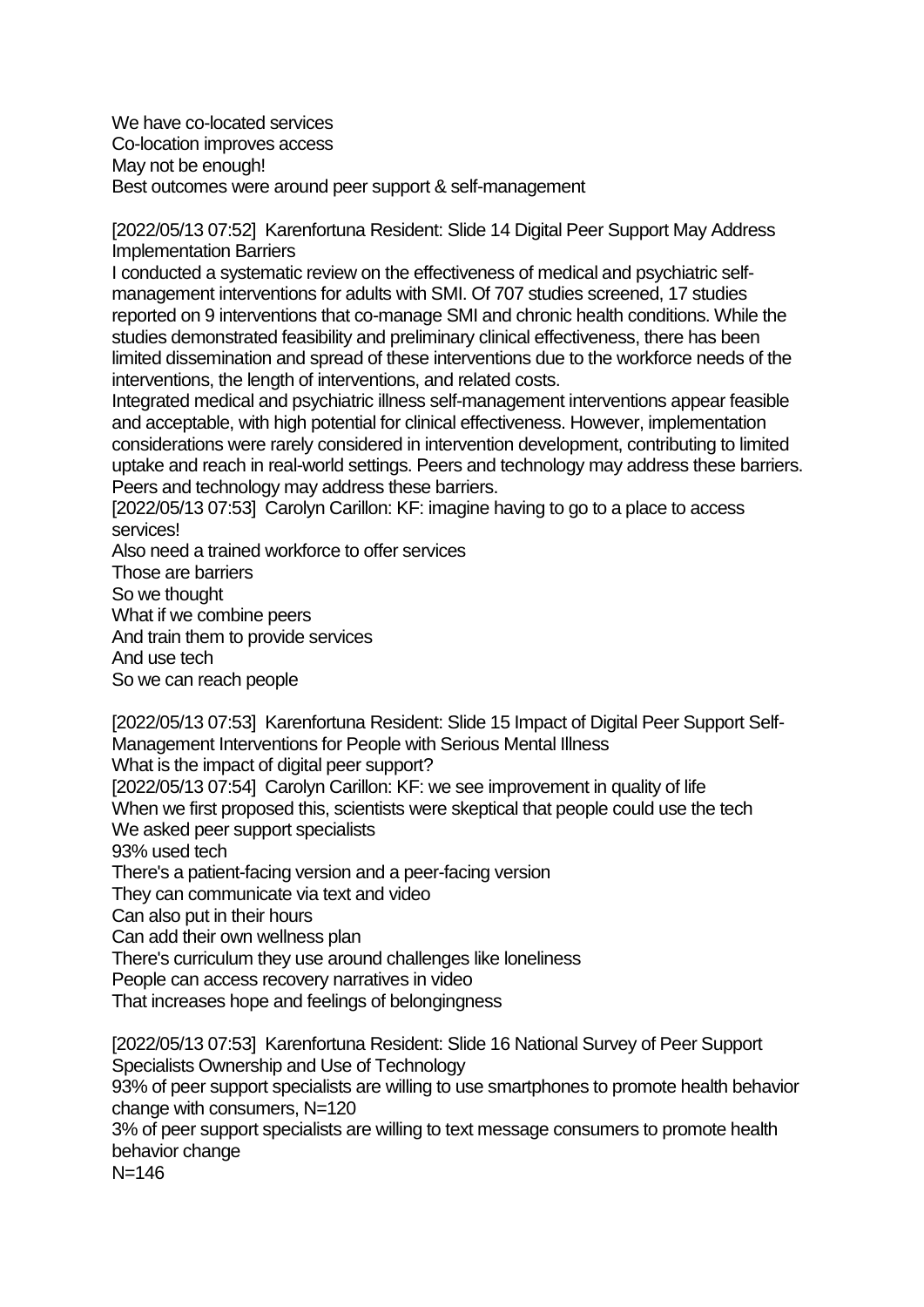Gender Female=103 Male=43 Age range 28-72 years Race White=123 Peer Smartphone Ownership 133 (95%) 85% with serious mental illness own phones

Slide 17 PeerTech Our app is called PeerTECH.

Slide 18 Digital Peer Support Human Factors In user-centered design projects, researchers typically lead the entire effort from study design to dissemination. In contrast, community-based participatory research is an all-encompassing research paradigm that defines purposeful engagement among researchers, intended end users, and other stakeholders throughout all stages of a research project. This broader degree of engagement through community-based participatory research fundamentally alters how technologies are designed, implemented, and translated into wider practice User-centered design includes end-users in digital mental health intervention development and is intended to increase the usefulness and satisfaction with technology, and hence, impact engagement with technology. Despite efforts to include end users in the usability testing process, disengagement is still highly common. User-centered design methodology alone is not capturing the full potential of end users, and in some cases, resulting in unforseen consequences of perpetuating health and healthcare disparities for vulnerable populations.

Slide 19 Digital Peer Support Human Factors -4th grade reading level -Limited compound sentences -Repetition -Multi-modal -On-demand videos -No hyperlinks -Limited color contrast -Trauma-informed digital principles -Recovery model of mental health -Active tracking instead of passive -Promotion of patient experience (i.e., stigma, sense of belonging, respect) -Recovery outcomes (i.e., social health) -Technology selection and analytical techniques Human factors that promote engagement in technologies [2022/05/13 07:58] Carolyn Carillon: KF: here's how patients made it different They changed the language It was written at a grade 12 level Challenging to understanding We got it to a grade 4 level We added design features Around scrolling We included trauma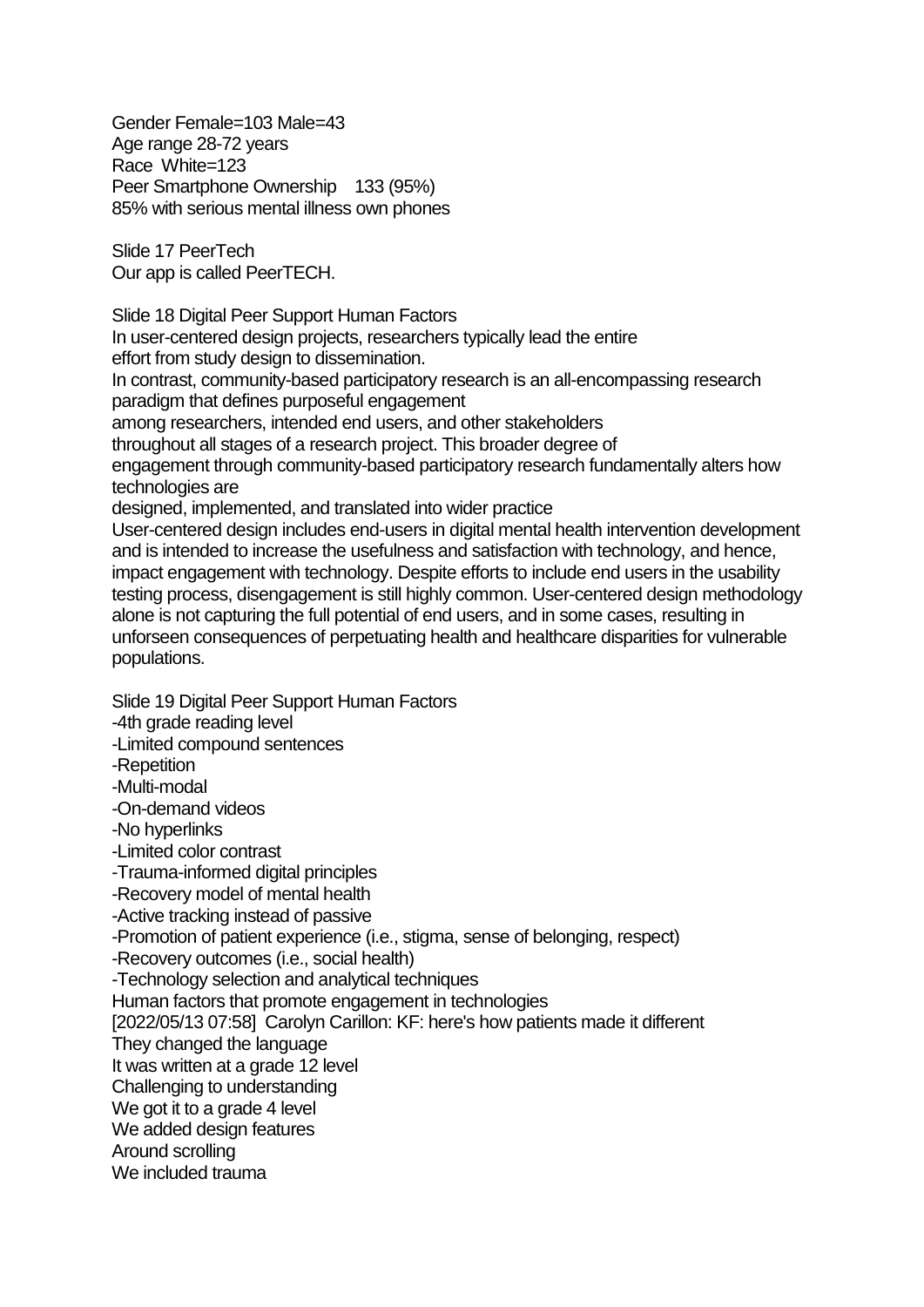Wasn't included originally

90% with serious mental illness have experienced trauma Added info on how to live with grief and loneliness

[2022/05/13 08:00] Karenfortuna Resident: Slide 20 PeerTech Classes Here are the classes we came up with for the app Part 1. Introductions, Smartphone Orientation, and Recovery and Health Part 2. Good Mental Health Starts With Good Physical Health and Social Health (vice versa) Part 3. Recovery is a Daily Process Part 4. How Stress Impacts our Whole Health Part 5. Living a Healthy Lifestyle Part 6. Healthy Sleep Part 7. Dental Health Part 8. Exercise Part 9. Developing and Maintaining Relationships

Part 10. Getting the Help You Want

Slide 21 Here is how the app works. [2022/05/13 08:02] Carolyn Carillon: KF: on the left you see the peer app We have a dashboard on top We can see how people are engaging

[2022/05/13 08:02] Karenfortuna Resident: Slide 22 Single Arm Pre/Post Pilot Study N=8 [2022/05/13 08:02] Carolyn Carillon: KF: we ran a study We trained older adults to use the tech Peer support specialists Helped us improve our training

[2022/05/13 08:03] Karenfortuna Resident: Slide 23 Results

Here are our results.

Slide 24 Single Arm Pre/Post Pilot Study N=30

-A total of 30 participants completed baseline and 21 completed the follow-up assessment. -Among the 21 participants assessed at the follow-up visit,  $71.4\%$  were female (n = 15), with a mean age of  $39.85$  (SD = 12.41).

The majority of participants were white ( $n = 20$ , 95.2%), had never been married ( $n = 11$ , 52.4%), completed high school/GED ( $n = 18$ , 85.8%), lived independently ( $n = 12, 57.1\%$ ) and were unemployed ( $n = 15$ , 71.4%).

Participants had a primary mental health diagnosis of: schizophrenia spectrum disorders (n  $= 12, 57.1\%$ ), bipolar disorder (n = 6, 28.6%), and major depressive disorder (n = 3, 14.3%). The 8 participants who were not assessed at follow-up were not significantly different from those who were assessed in baseline age, gender, education, or psychiatric diagnosis.

Slide 25 Results

Slide 26 Results

We saw improvements in medical self-efficacy and empowerment.

Slide 27 Results

We saw improvements in medical self-efficacy and empowerment.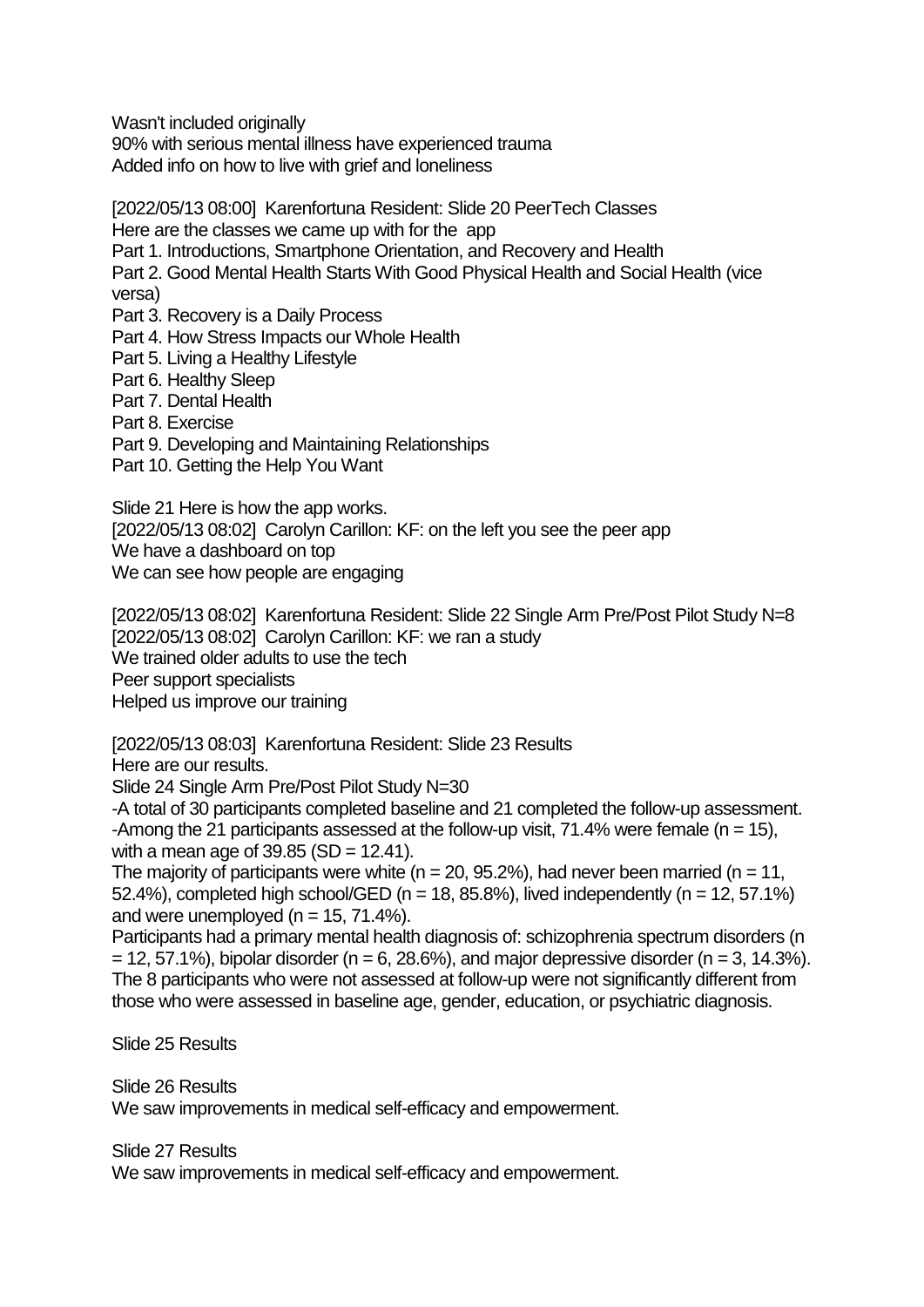Slide 28 mHealth Ecosystem For Equity Promote digital literacy Embrace adaptive-technology Facilitate informed decision-making in technology selection Promote inclusivity via mHealth design features Reduce bias in machine learning analytics techniques Consider the participatory, human=centered design life cycle Facilitate access to mHealth [2022/05/13 08:05] Carolyn Carillon: KF: how do we train people who may have cognitive deficits or may have symptoms of mental health issues People are trained over 3 months Then people practice and we provide support and feedback How do we create this ecosystem? People can use tech if they're taught It helps to have a peer train another peer Create technology that operates on low or no-wifi signal Like WhatsApp We have conversations to facilitate informed decision-making Base design on universal design principles We train people around policies that give people free access to phones in the US

[2022/05/13 08:10] Karenfortuna Resident: Slide 29 Pilot Randomized Control Trial Current study we are conducting with a larger sample.

Slide 30 Collaborative Design for Recovery & Health

Other scientists on our team, working with recovery coaches and OUD, service users in developing countries, caregivers of people with dementia, native American populations, and people with Parkinsons & dementia

Slide 31 Thank you

[2022/05/13 08:11] Carolyn Carillon: KF: let me talk about our future work and then I'll take questions

Our first study is implementing the tech in Norway

You can see our team

We have another project where we're integrating natural language processing

Taking the text in text messages & audio from conversations

Using that to support peer support specialists

To deliver evidence-based practice

Another tech we're developing is a bio sensor

To identify neuropsychiatric disorders 10 years before they appear

Dementia, Parkinsons

So we can offer an intervention

Another project is supporting older adults remotely

I'm leading this with another colleague

To support people to stay in their home

Also have a caregiver app

For those with dementia

Also developing a research agenda around mental illness

By gathering people around the world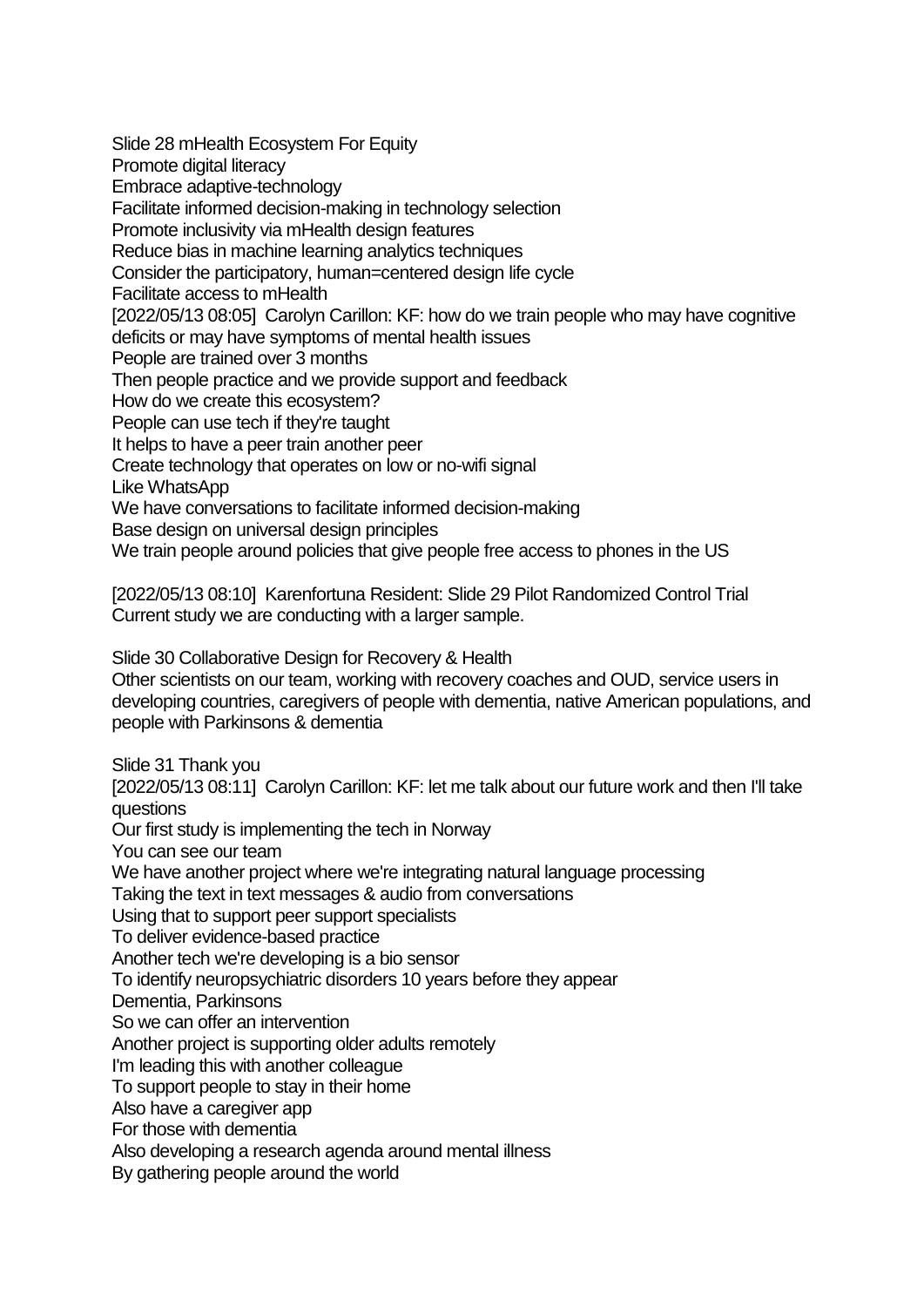A patient-centred agenda to develop life-prolonging interventions Here's one of our teams It's a pleasure to work with all these people They've pushed us We're open to collaborations This is just the beginning We want to dive into other types of disability states To promote equity of access Thanks! I'm open for questions

[2022/05/13 08:15] Shiloh e. (Shiloh Emmons): Is your organization working with projects/ programs like TeleDoc? Can you describe a little on the difference? Wonders if programs like this could also have access provided at rural public libraries..... the difference from TeleDoc [2022/05/13 08:16] Elektra Panthar: KF: Good question - we're developing something different to support people in the community who provide mental health services I can share more if people reach out Thank you, I appreciate that Yes, that's already happening in the case of people using wifi I can't [discuss here] because it's part of a patent pending process but send me an email and we can talk about it after that [2022/05/13 08:23] Shiloh e. (Shiloh Emmons): ahhh... ok

Thank you for sharing your research.

[2022/05/13 08:15] Mook Wheeler: COMMENT & QUESTION : Engagement levels for any health intervention are influenced by a self-stoking spiral: Comfort level <-> level of need. An acute level of need will motivate the user to reach for digital mental health intervention (DMHI) even if the discomfort level of using DMHI is high; yet high levels of discomfort in using DMHI will discourage users unless their needs are acute. If our need is high enough, we will reach out even if we are uncomfortable doing so.

Mental discomfort/distress in using digital mental health intervention is therefore an unfortunate irony, but it points to a hypothetical question: Could this mean that in your lowengagement situation, current DMHI usage levels are actually identifying the section of users with THE most urgent mental health needs?

[2022/05/13 08:18] Elektra Panthar: KF: Wow, that's fascinating

[And it's a very interesting research question

If you have any interest in us studying that, just reach out, because that question hasn't been answered

I do wonder, what happens is in some of the commercially available products, people download these apps, they use them like a gym membership, they go when they need to, so they may check in once a month. People have said to us that it's nice knowing that someone is there for them, and it's just on the app and they can engage at any time. And that's potentially the working well, who maybe don't have these acute mental health challenges. It's a fascinating research question, yeah, if you have any interest and you want us to study it just reach out and we'll make that happen]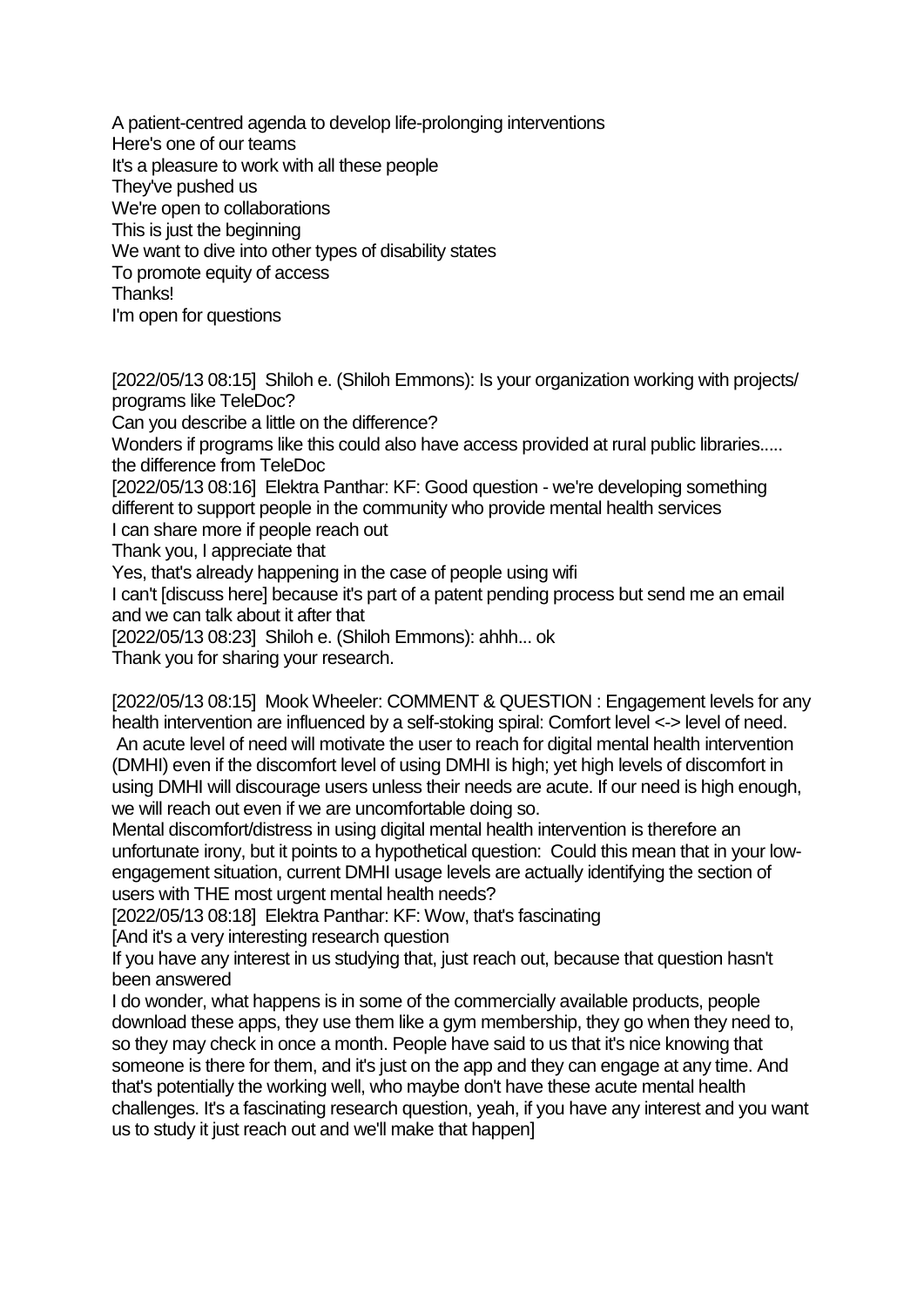[2022/05/13 08:16] Polaris Grayson: Question: How has the socio-economic differences in the demographic topography caused issues and barriers in the peer groups? [2022/05/13 08:20] Elektra Panthar: KF: We didn't see differences in status because organizations luckily provide the technology Around 88% of people with severe mental health issues have a cell phone - people are increasingly using the tech Providing people with the tech helps people enormously

There are plans to allow people to access data at very little cost

So the number increases every day

[2022/05/13 08:21] Polaris Grayson: TY  $\odot$ 

[2022/05/13 08:19] James Heartsong (PeacefulJames Heartsong): does talking with others who have PTSD help us to work through our PTSD? i.e., peer support [2022/05/13 08:22] Elektra Panthar: KF: when we talk about trauma maybe we don't talk about the details so we don't exacerbate the triggers of the person For example playing video games helps people with PTSD So that might be a useful route to choose

[2022/05/13 08:23] Gentle Heron: Thank you Karen. Those are interesting projects. Audience, please click on the box by Dr. Fortuna's feet to get notes from her presentation. QUESTION- You're including a wide swath of people for your projects not only from multiple countries but from multiple societal roles. How do you help scientists, for example, learn to communicate well with insurers, or help patients find a voice with policy makers? I'm wondering if cross-role communication is perhaps more difficult than cross-country communication? I'm not asking about peer-to-peer communication, because that training has been well established.

[2022/05/13 08:24] Elektra Panthar: KF: that's what we do in dyadic structures We talk about experiences, and sharing yourself, and what you bring to the table We integrate our accountability to multiple points

There's always training for the 'patients', but rarely for the scientists to help them understand the 'humanistic' side of the study, how to deal with people more effectively

We offer tech assistance as well to help these groups with their research Thank you for joining

Please reach out, we are very collaborative and there are so many things we'd like to change

[2022/05/13 08:27] Elektra Panthar: Any more questions for Karen?

[2022/05/13 08:26] Slatan Dryke: great presentation, thank you ! [2022/05/13 08:26] RoӜkSie (Roxksie Logan): /me .:{APPLAUSE}:. thank you :) [2022/05/13 08:27] Suellen Heartsong: /me applauds [2022/05/13 08:27] Buffy Beale: yes really great information, thank you! [2022/05/13 08:27] Gentle Heron: Great presentation, Thank you. [2022/05/13 08:27] Eme Capalini: Great job! [2022/05/13 08:27] Psyra Extraordinaire: Very informative. :> [2022/05/13 08:27] Zzri Avian (Zri Portal): Claps! [2022/05/13 08:27] PEACE (Peaceful Harbour): \*\*\*\*\* APPPPPPPPLLLLAAAUUUSSSSEEEEEEE\*\*\*\*\*\*\*\*\*\*\*\* [2022/05/13 08:27] Lyr Lobo: Great session! Many thanks!